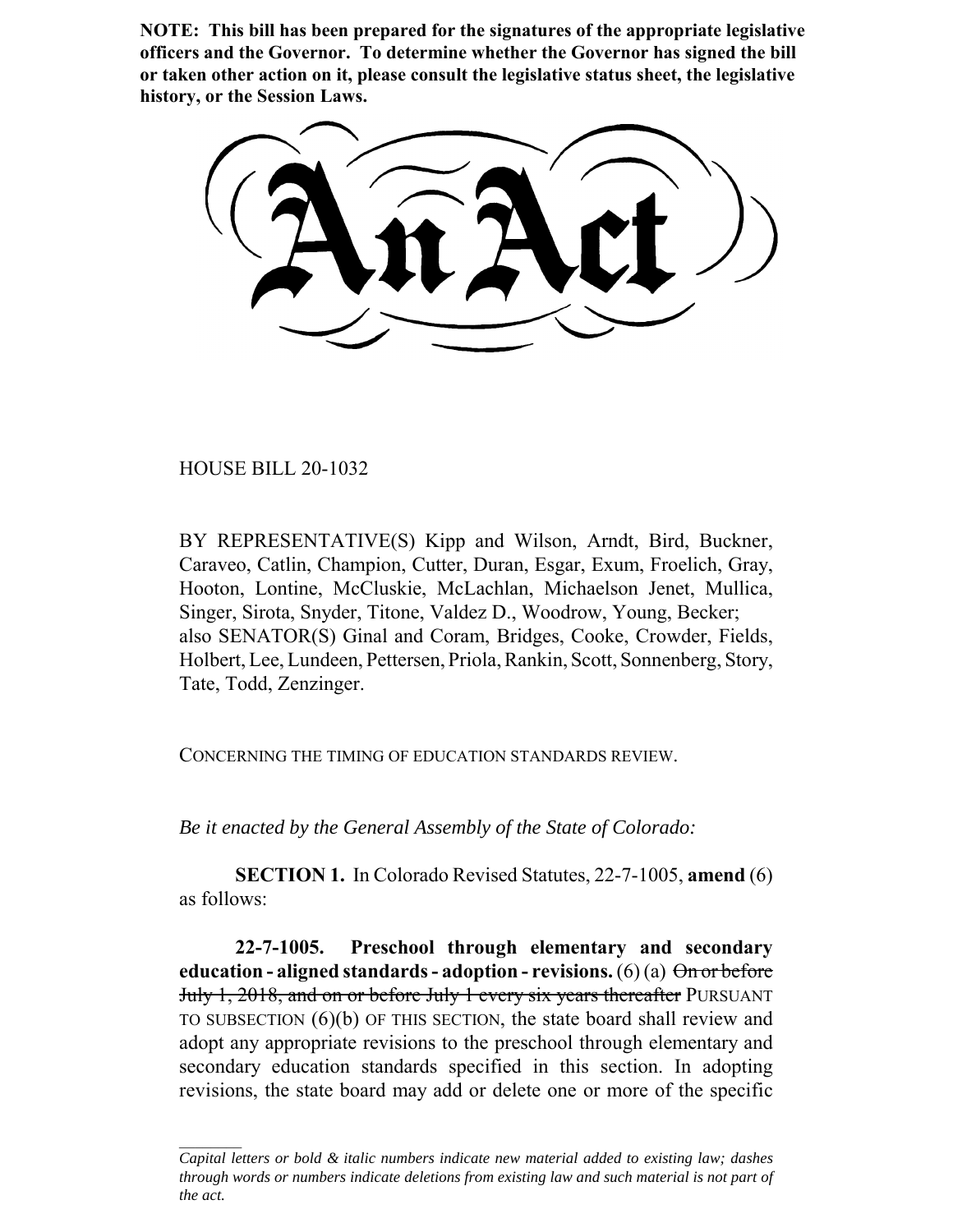instructional areas based on the needs of the state and changes in national and international academic expectations. In adopting revisions to the standards pursuant to this subsection (6), the state board shall ensure that the standards continue to meet the requirements specified in subsection (3) of this section. In adopting revisions to the standards related to history and civics, the state board shall take into consideration any recommendations provided by the history, culture, social contributions, and civil government in education commission established in section 22-1-104.3.

(b) (I) THE STATE BOARD SHALL ENSURE THAT ALL PRESCHOOL THROUGH ELEMENTARY AND SECONDARY EDUCATION STANDARDS SPECIFIED IN THIS SECTION ARE REVIEWED AT LEAST, BUT NOT MORE THAN, ONCE EVERY SIX YEARS PURSUANT TO SUBSECTION  $(6)(b)(II)$  OF THIS SECTION.

(II) (A) ON OR BEFORE JULY 1, 2022, AND ON OR BEFORE JULY 1 EVERY SIX YEARS THEREAFTER, THE STATE BOARD SHALL PERFORM THE REQUIREMENTS PURSUANT TO SUBSECTION (6)(a) OF THIS SECTION FOR APPROXIMATELY ONE-THIRD OF THE PRESCHOOL THROUGH ELEMENTARY AND SECONDARY EDUCATION STANDARDS SPECIFIED IN THIS SECTION.

(B) ON OR BEFORE JULY 1, 2024, AND ON OR BEFORE JULY 1 EVERY SIX YEARS THEREAFTER, THE STATE BOARD SHALL PERFORM THE REQUIREMENTS PURSUANT TO SUBSECTION (6)(a) OF THIS SECTION FOR APPROXIMATELY ONE-THIRD OF THE PRESCHOOL THROUGH ELEMENTARY AND SECONDARY EDUCATION STANDARDS SPECIFIED IN THIS SECTION.

(C) ON OR BEFORE JULY 1, 2026, AND ON OR BEFORE JULY 1 EVERY SIX YEARS THEREAFTER, THE STATE BOARD SHALL PERFORM THE REQUIREMENTS PURSUANT TO SUBSECTION  $(6)(a)$  OF THIS SECTION FOR THE REMAINING APPROXIMATELY ONE-THIRD OF THE PRESCHOOL THROUGH ELEMENTARY AND SECONDARY EDUCATION STANDARDS SPECIFIED IN THIS SECTION.

**SECTION 2. Act subject to petition - effective date.** This act takes effect at 12:01 a.m. on the day following the expiration of the ninety-day period after final adjournment of the general assembly (August 5, 2020, if adjournment sine die is on May 6, 2020); except that, if a referendum petition is filed pursuant to section 1 (3) of article V of the state constitution against this act or an item, section, or part of this act within such period, then the act, item, section, or part will not take effect unless

PAGE 2-HOUSE BILL 20-1032